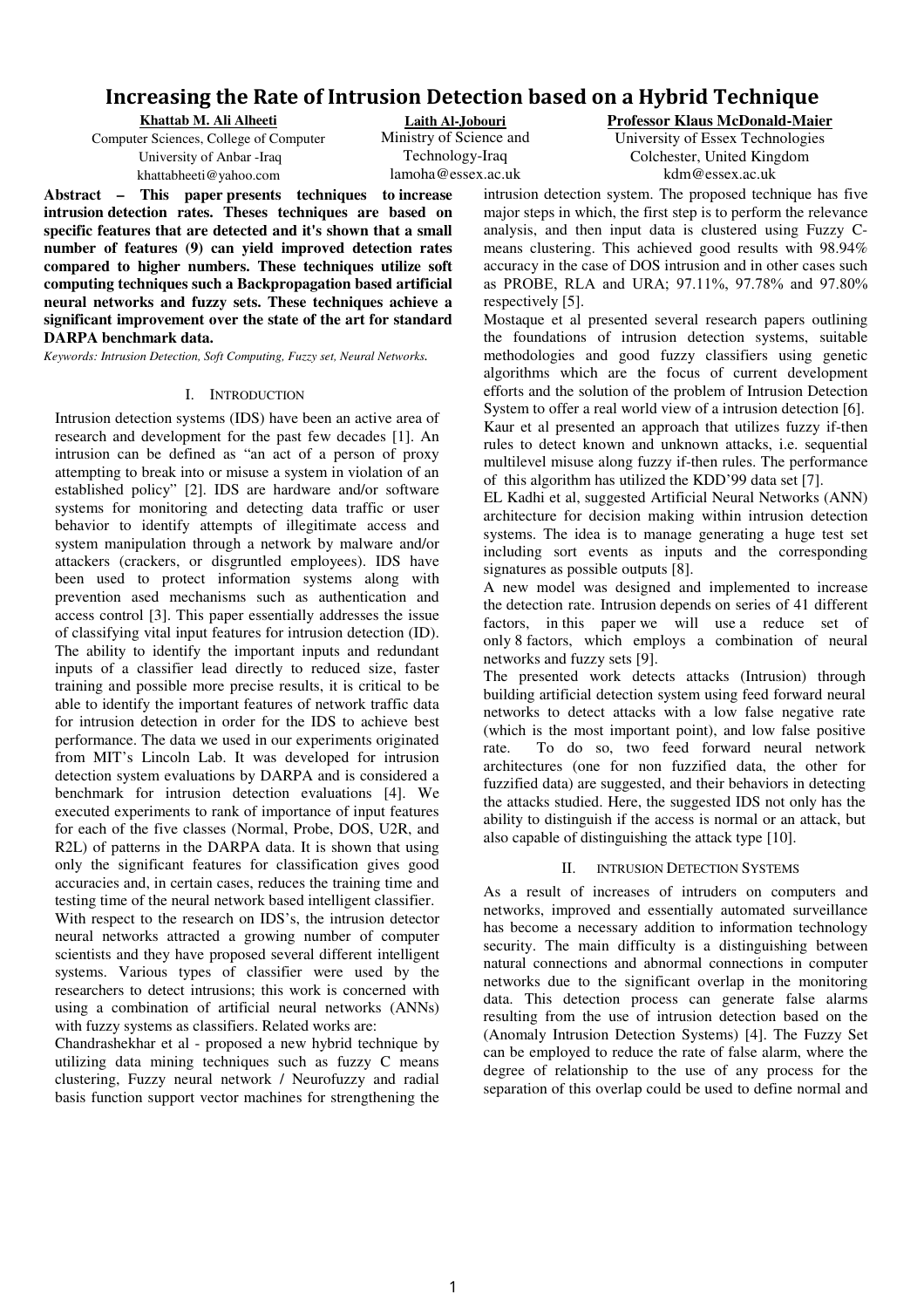abnormal behavior in distributed systems. For that data fuzzification is needed before classification.

IDS were proposed to complement prevention-based security

measures. An intrusion is defined to be a violation of the security policy of the system; intrusion detection thus refers to the mechanisms that are developed to detect violations of system security policy [11]. Intrusion detection is an important part of a network security system. It complements existing security technologies, such as firewalls, by providing crucial information to the network administrators about attacks and intrusions that may be undetected by existing security technologies. IDS can be divided into two types' 1) *anomaly* detection and 2) *misuse*- or signature-based detection. Misuse detection systems match incoming network traffic to a database of known intruder signatures to detect intrusions. While a misuse detection system enjoys a high rate of success at detecting known attacks, they are ineffective in detecting new or unknown attacks. On the other hand, anomaly detection systems create a normal profile of the network or host under observation and flag deviations from the normal profile as probable intrusions. As these systems predict anomalous behavior, they have the advantage of being able to detect new and novel attacks [12].

We can, of course, obtain labeled data by simulating intrusions in a network. However, then we would be limited to the set of known attacks and we would not be able to detect new attacks. As a result, it has been seen that currently available commercial solutions to detect intrusions in gigabit networks can detect less than half of the attacks directed at them [13] at gigabit speeds. The motivation behind our intrusion detection structure is simple: we are using a sampling bas technique to reduce the number of features that needs to be processed, thereby enabling anomaly detection in high-speed networks. In typical cases, sampling would lead to loss of information, leading to inaccurate predictions and/or false alarms. In order to avoid such a state, the proposed predicative model needs to detect the intruder with a low number of the features at the same time high rate accuracy. Hence, the system proposed here will employ the *best nine features* select from the data set, that contains 41 attributes that describe the different features of the corresponding connection (22 of these features describe the connection itself and 19 of them describe the properties of connections to the same host in the last two seconds).

### III. ARTIFICIAL NEURAL NETWORKS IN INTRUSION DETECTION

The ability of soft computing techniques for dealing with uncertain and partly true data makes them attractive to be applied in intrusion detection. Some research has used soft computing techniques other than ANNs in intrusion detection. For example, Fuzzy logic, and genetic algorithms have been used along with decision trees to automatically generate rules for classifying network connections [14]. However, ANNs are the most commonly used soft computing technique in IDS [1], [15], [16], [17], and [18]. The learning process is essentially an optimization process in which the parameters of the best set of connection coefficients (weighs) for solving a problem are found and includes the following basic steps [19]:

- Present the neural network with a number of inputs (vectors each representing a pattern)
- Check how closely the actual output generated for a specific input matches the desired output.

 - Change the neural network parameters (weights) to better approximate the outputs.

Some IDS designers exploit ANNs as pattern recognition technique. Pattern recognition can be implemented by using a feed-forward neural network that has been trained accordingly. During training, the neural network parameters are optimized to associate outputs (each output represents a class of computer network connections, like normal and attack (DOS, Prob, U2R, R2L)) with corresponding input patterns (every input pattern is represented by a feature vector extracted from the characteristics of the network connection record). When the neural network is used, it identifies the input pattern and tries to output the corresponding class. When a connection record that has no output associated with it is given as an input, the neural network gives the output that corresponds to a taught input pattern that is least different from the given pattern [16]. Once the net is trained on a set of representative command sequences of a user, it constitutes (learns) the profile of the user and when put into action, it can discover the variety of the user from its profile [19], [20].

## *A. Back propagation technique for intrusion detection*

The use of neural networks in intrusion detection is not new because there are at least two works that were developed during the last decades. The first model is used in a hyper view [16] for a user behavior modeling. The second one is that discussed in previous studied [21]. While these works used neural networks for either user anomaly detection or misuse detection, we use them here for both network misuse and anomaly detection particularly over the different KDD 1999 data sets [22].

# *B. FEATURE GROUPS*

To assess the performance of the proposed IDS, a standard set of data KDD (knowledge Discovery in Database) proposed by Massachusetts Institute of Technology's (MIT) Lincoln Labs is used. The dataset contains about 311029 connection records which can be divided mainly into five categories

- Normal data part: (60593) records.
- Probing attack part (surveillance and other probing): (4166) records.
- DOS attack part (denial-of-services): (229853) records.
- U2R attack part (unauthorized access to the local super user (root) privileges): (230) records.
- R2L attack part (unauthorized access from a remote machine): (16187) records.

The suggested neural networks were trained with the reduced feature set (9 out of 41 features) using a data set that consists of 311029 connection records. A five-class binary classification was performed. The Normal data belongs to class (5), and 39 attack types that could be classified into four main categories (summarized in Table (1)): class (1) Probe, class (2) DOS, class (3) U2R belongs to, class (4) R2L.

Table (1) The 39 attacks and their categories [23]: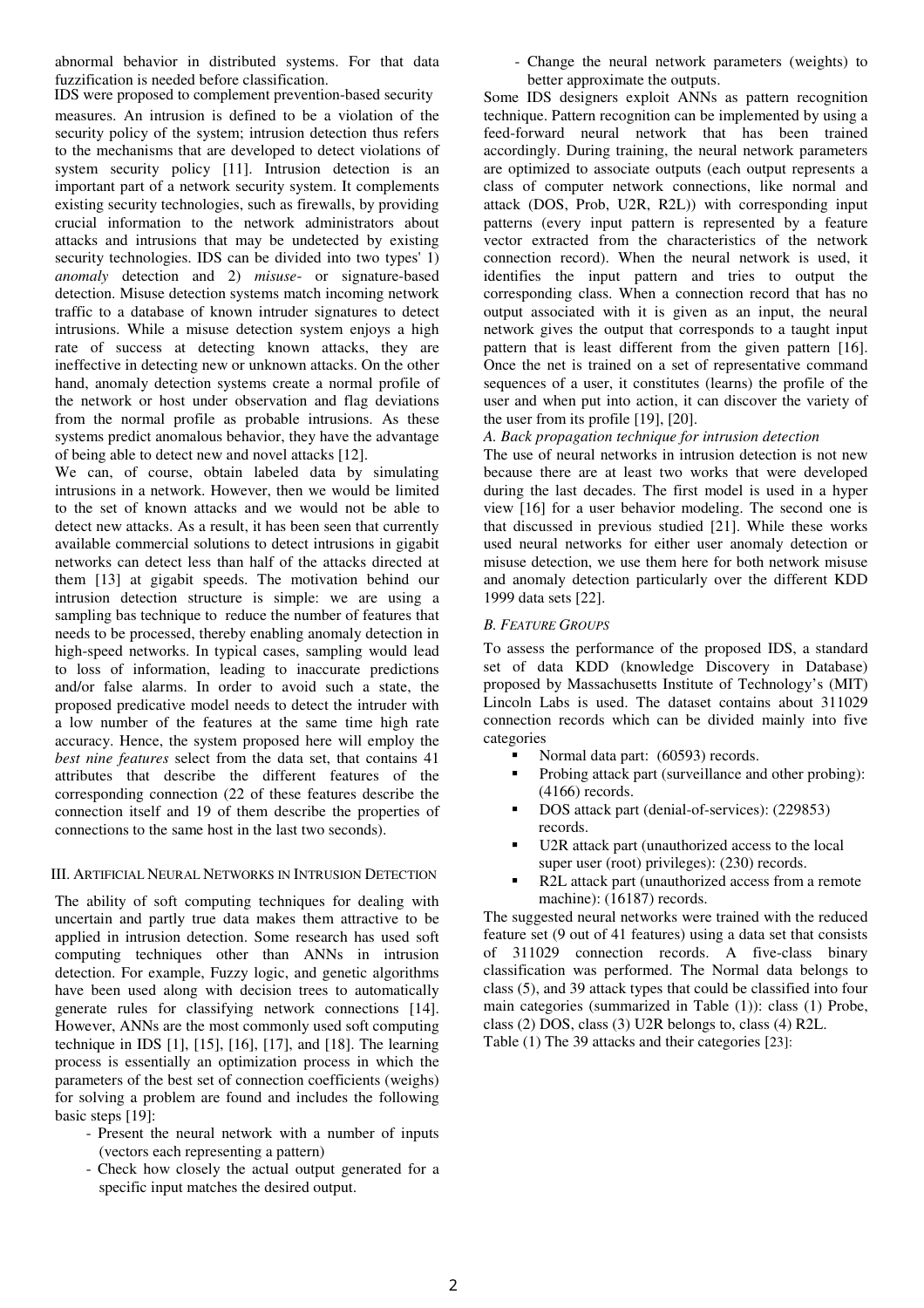| Table 1 Show the types of the attacks                             |                                                                                                      |                                                                                          |                                                                                                                                                                 |  |
|-------------------------------------------------------------------|------------------------------------------------------------------------------------------------------|------------------------------------------------------------------------------------------|-----------------------------------------------------------------------------------------------------------------------------------------------------------------|--|
| Probing                                                           | <b>DOS</b>                                                                                           | U2R                                                                                      | R2L                                                                                                                                                             |  |
| Ipsweep,<br>mscan,n<br>map,<br>portswee<br>p,<br>saint, sata<br>n | Apache2, back,<br>land, mailbomb,<br>Neptune, pod,<br>processtable,<br>smurf, teardrop, u<br>dpstorm | Buffer-overflow,<br>httptunnel,<br>loadmodule, perl,<br>ps, rootkit,<br>sqlattack, xterm | ftp-write, guess-<br>asswd.<br>imap, multihop, named<br>,phf, send-mail,<br>snmpgetattack, snmpg<br>uess, spy, arzclient,<br>arezmaster, worm, xloc<br>k,xsnoop |  |

#### IV. SELECT THE IMPACT OF FEATURES INPUTS

Feature selection and ranking is an important issue in intrusion detection systems. There are features that can be monitored for intrusion detection purposes, the elimination of useless features (or audit trail reduction) enhances the accuracy of detection while speeding up the computation, thus improving the overall performance of an ID. In cases where there are no useless features, concentrating on the most important ones may improve the real-time performance of IDS without affecting the accuracy of detection in statistically significant ways:-

- *Data filtering*: The main purpose of data filtering is to reduce the amount of data processed by the IDs. Data that may not be useful can be eliminated before processing. This has the benefit of decreasing storage space requirements, reducing processing time and improving the detection rate. However, as filtering may move useful data, it must be done with care.
- Feature selection: In difficult classification domains, some data may hinder the classification process (through false correlations or redundancy). Extra features can increase computation time, and can impact the accuracy of IDS [14]. Feature selection improves classification by error and trial for the subset of features, which best classifies the training data. The features under consideration depend on the type of IDS, for example, networkbased IDS will analyze network related information such as a packet destination IP address, logged in time of a user, type of protocol, duration of connection etc. It is not known which of these features are redundant or irrelevant for IDS and which ones are relevant or essential for IDS.
- *Evaluate*: To evaluate the performance of any neural network recognition system, the accuracy of the system result should be calculated as follows:

Number of correctly classified patterns …… (1)

## Total number of patterns

 Also the four alarms will be calculated as follows [24,25,26]: Let

 TP= # normal connection record classified as normal (TP) TN= # attack connection record classified as an attack (TN) FP= # normal connection record classified as an attack (FP) FN= # attack connection record classified as normal (FN): Then

TP\_Rate (sensitivity) =  $TP / (TP + FN)$  ......(2.1)

TN\_Rate(specificity)= $TN / (TN + FP)$  ... (2.2)

FN\_Rate=(1-sensitivity)=  $FN / ( FN + TP)$  ..(2.3)

 $FP\_Rate=(1-specificity)= FP / (FP + TN)$  ...(2.4)

## V. ACON STRUCTURE CLASSIFIERS

The all-class-in-one-network (ACON) structure is adopted in case that all classes are lumped into one super-network. Two Back propagation feed forward neural networks are used as ACON IDS. One trained with normal data (with out fuzzification) and other of the fuzzification data.

#### *A. ANN ARCHITECTURE WITH NONFUZZIFIED DATA*

The NN used in this work consists of three layers, an input, a hidden, and an output layers. An input layer consisting of 9 neurons equal to features vector that have been selected from KDD dataset. The hidden layer consists of *22* neurons. In addition the output layer consists of *5* neurons, based on trial and error. Finally, the network training is stopped when the Least-square-error  $E$  between the desired  $d_i$  and actual output *yi* is less than *Emax* or when number of sweeps=500 or more.

Here, *Emax* is chosen to be 0.000001.

$$
E = \frac{1}{2P} \sum_{p=1}^{P} \sum_{i=1}^{m} (y_i - d_i)^2 \dots (3)
$$

Where *P* is the total number of training patterns, and

$$
d_i = \begin{bmatrix} 1 & \text{If the training pattern} \in i \text{-th texture} \\ -1 & \text{Otherwise} \end{bmatrix}
$$

The activation function (nonlinearity function),  $tanh(x)$ . For all experiments, the learning rate  $\alpha$  was set to 0.00001, each training yielding differents, of which the best result is selected.

# *B.* ANN ARCHITECTURE WITH FUZZIFIED DATA

In this type of feed-forward neural networks data should be fuzzified before training the NN. The proposed NN consists of 45 neurons in the input layer (number of features  $(9) \times$ fuzzy linguistic values (*5*)), since for each feature there are *5* membership values. The training and stopping conditions used in this net are the same of the parameters used in the ANN with nonfuzzified data.

#### VI.THE PROPOSED MODEL OF IDS

We selected the vital features using the ANNs. After training and testing of each property we note the total number of features that *nine* of which have more influence in the accuracy of intrusion detection, from the ANN's of the class node as explained in Section '*Importance of data reduction for intrusion detection systems*'. These *9*-variables are *C, E, F, L, W, X, Y, AB and AD*. Furthermore, the back propagation network classifier was constructed using the training data and then the classifier was used in the test data set to classify the data as an attack (Five classes) or normal data. *Process with actual data and fuzzified data:* 

i. Collect Data Set 1999 from DRAPA.

- ii. Data Set encodes.
- iii. Uniform Selection.
- iv. Normalization.
- v. Fuzzify data
- vi. Training and test data, ANNs, FNNs
- vii. Then determine what features are the most effect. The following figure (1) shows the proposed model:

| <b>Dataset KDD 1999 Preprocessing</b><br><b>Train phase</b> |
|-------------------------------------------------------------|
|                                                             |
|                                                             |
|                                                             |
|                                                             |
|                                                             |
| <b>Testing phase</b>                                        |
|                                                             |

**Data collection from DARPA** Contain 311029 connection Records